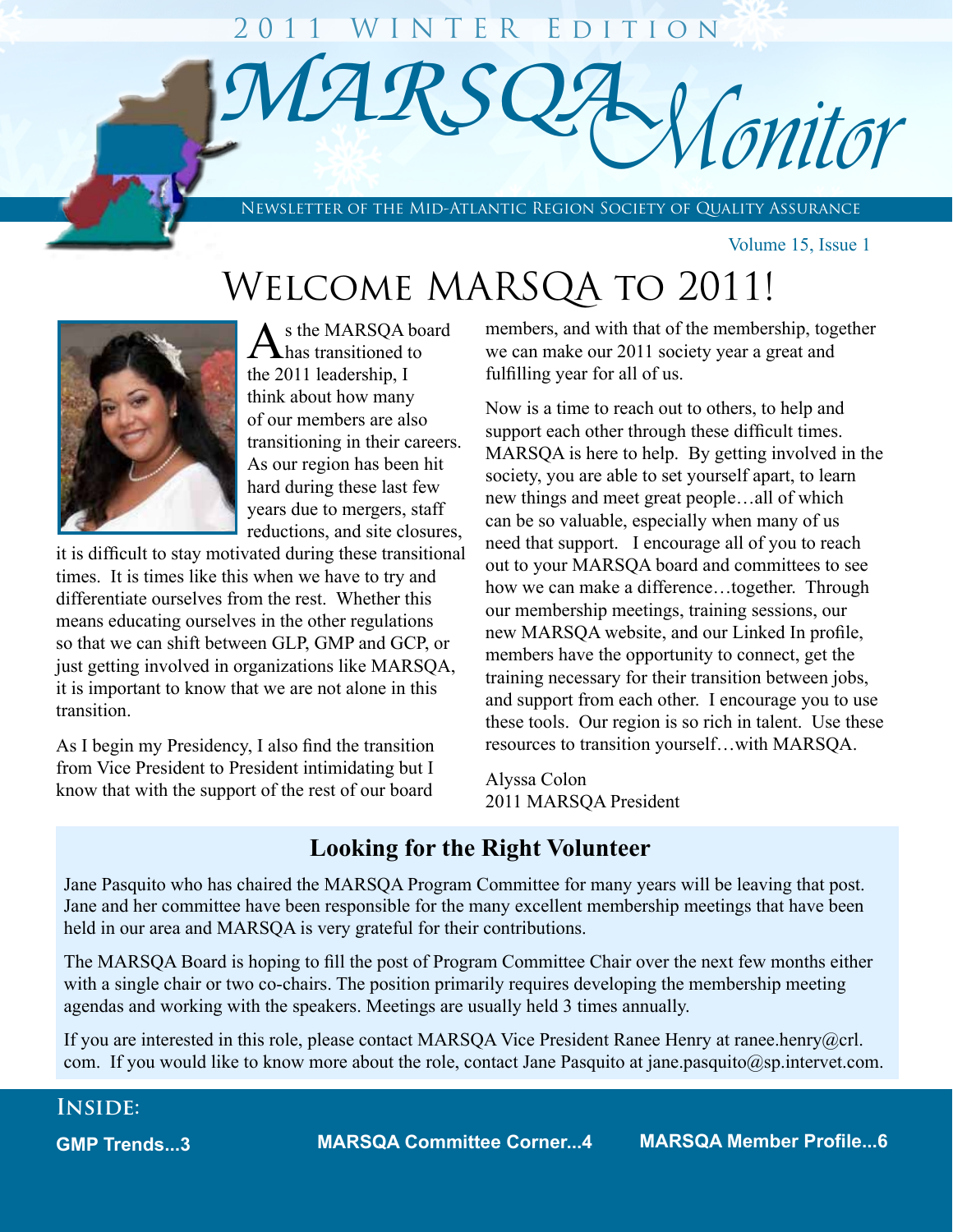## MARSQA Mission Statement

- Continually strive to advance the research quality assurance professions by providing the resources, programs and training necessary for the professional development and recognition of its membership.
- Serve as a forum for the open discussion of the theoretical, practical and ethical applications of the quality assurance profession.
- Foster a partnership between the quality assurance profession and the regulatory agencies that results in the attainment of mutually beneficial compliance.
- Support and advance the goals and mission of the Society of Quality Assurance.



154 Hansen Road, Suite 201 Charlottesville, VA 22911 Phone: (434) 297-4772 Fax: (434) 977-1856 www.marsqa.org

## **2011 MARSQA OFFICERS**

#### **President**

Alyssa Colon, RQAP-GLP alyssa.colon@roche.com

#### **Vice President**

Ranee Henry ranee.henry@crl.com

#### **Past President**

Anthony Borisow aborisow@its.jnj.com

#### **Treasurer**

Kim Baratelli baratellik@princeton.huntingdon.com

#### **SECRETARY**

Nancy Beck, RQAP-GLP nancy.beck@bms.com



## **Directors**

Dwight Crawford dwight.n.crawford@gmail.com

Marlena Maier marlena.maier@merck.com

Stephen Simpson simpson.stephenr@kendle.com

Lynne Watkins, MS, PMP, RQAP-GLP lwatkins@its.jnj.com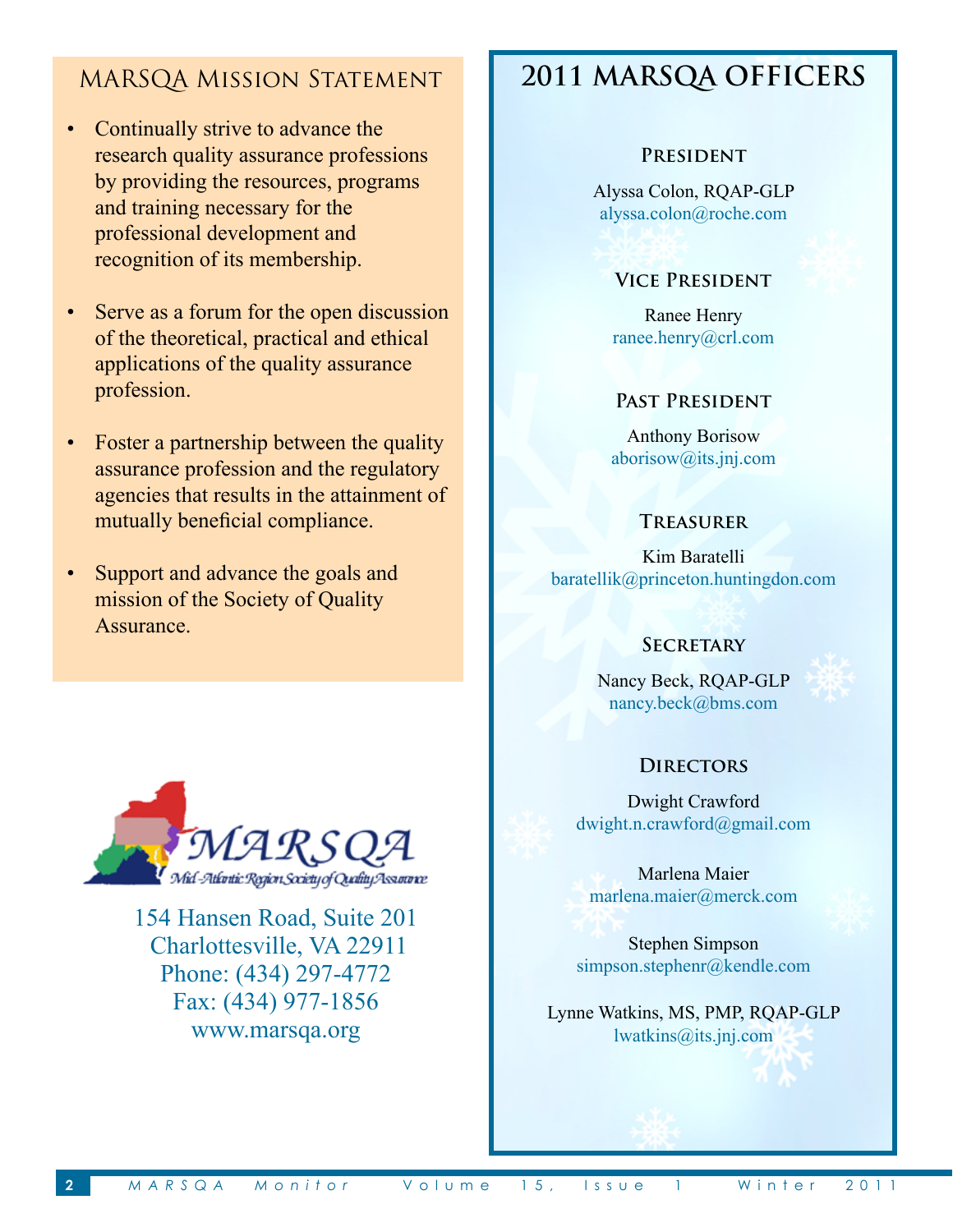## GMP TRENDS **Tanja Vaneman, RQAP-GLP, MARSQA Member**

On Monday January 10, 2011, I had the opportunity to attend the American Society of Quality Northeast<br>Pharmaceutical GMP/Quality Conference. Many informative topics on current issues in industry were presented by leading experts in the field. One presenter that I would like to focus on was Diana Amador-Toro, NJ District Director in the FDA's Office of Regulatory Affairs. Ms. Amador-Toro presented a two part session which included (I) How Pharma should monitor itself for GMP compliance and (II) How FDA inspections could incorporate pharmaceutical inspection cooperation scheme (PIC/S).

For part I of her presentation, Ms Amador-Toro discussed how Pharma should perform self inspections to reflect the inspections that will be conducted by the FDA, in order to ensure compliance with applicable GMPs. She explained how Pharma should use mock inspections for GMP purposes (system-based approach), mock inspections for pre-approval purposes (product-based approach), as well as the use of qualified external consultants to perform GAP analysis of existing quality systems. She emphasized that the FDA is not privy to internal audits but may inspect any corrective and preventative action which is conducted in response to internal audit findings. Part I of the presentation concluded with an overview of current regulatory issues, such as the use of CAPA, the evaluation of metrics, and the use of excipients. Current regulatory trends emphasize a proactive approach to CAPA to ensure a system of continuous improvement, as well as continuity across company sites for the management of CAPA. Ms Amador-Toro offered advice on the use of performance metrics as a quality management tool, explaining that metrics must ensure that the operation is in a state of control. Therefore, metrics themselves should be evaluated to ascertain that the appropriate parameters are examined, and should include any applicable calculations and analysis. Lastly, the current regulatory issues with the use of excipients were discussed. Ms Amador-Toro stressed that the company using excipients will be held accountable to ensure that there have been no changes to the origin of the material or to its packaging. She suggested that the user perform a mock interstate documentation collection to verify the identity of the manufacturer.

For part II of the presentation, Ms Amador-Toro explained the mission and benefits of PIC/S. PIC/S is the abbreviation of both the Pharmaceutical Inspection Convention and the Pharmaceutical Inspection Cooperation Scheme operating together in parallel. PIC/S is an international group composed of 39 participating authorities, with the FDA becoming a member January 1, 2011. PIC was established in 1970 and the Scheme was launched in 1995. The role of PIC/S is to exchange information and experience in a confidential manner, in order to provide a harmonization of technical standards and procedures regarding the inspection of the manufacturing and testing of medicinal products. The benefits of membership in PIC/S include training opportunities for inspectors, international GMP harmonization, international networking among regulatory inspectors, rapid alert and recall system, and recommendation for improvement of standards. It is also hoped that PIC/S membership will help fill a gap in the number of overseas inspections conducted by the FDA.

With the FDA's emphasis on maintaining a quality environment through proactive measures, as well as the emphasis on global harmonization, these are issues which are sure to be recurring. For more information, you can refer to the following websites:

#### www.picscheme.org

www.fda.gov/downloads/Drugs/GuidanceComplianceRegulatoryInformation/Guidances/UCM210822.pdf www.pharmamanufacturing.com/articles/2010/041.html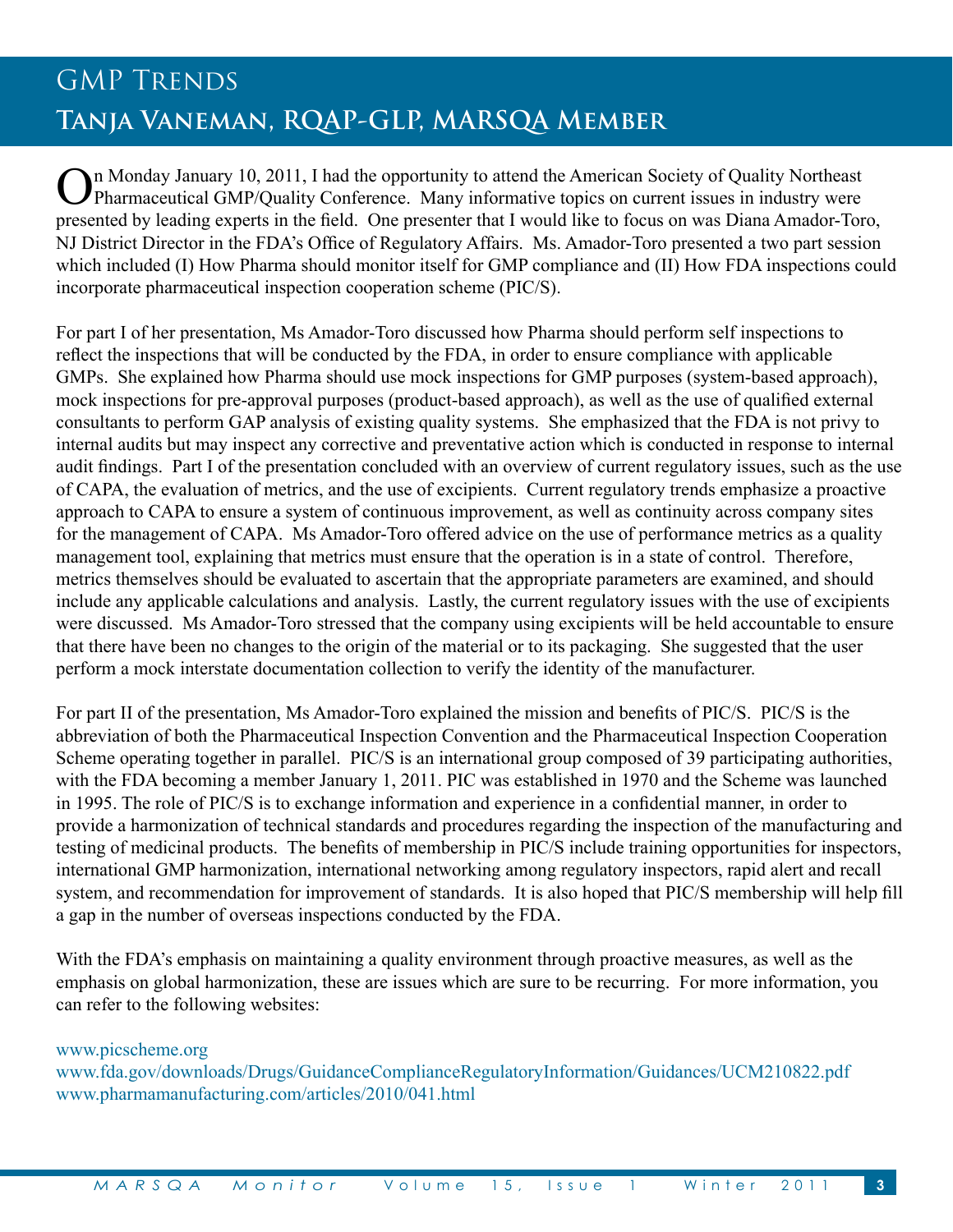## **MARSQA Committee Corner**

UPDATE!! Links to all MARSQA Action Committees and the dates of their Meetings and TCs are now posted on the MARSQA Website at http://www.marsqa.org/. It's easier than ever to volunteer.

|                               |                                                                                                                              |                                                                                                                                                                                         | MARSQA has eight committees. They are listed below along with the Chair(s) for each.                                                                                                                                                                                  |
|-------------------------------|------------------------------------------------------------------------------------------------------------------------------|-----------------------------------------------------------------------------------------------------------------------------------------------------------------------------------------|-----------------------------------------------------------------------------------------------------------------------------------------------------------------------------------------------------------------------------------------------------------------------|
| $\infty$<br>$\Box$<br>OMMITTE | CSV<br><b>Education</b><br><b>Historical</b><br>Membership<br><b>Newsletter</b><br>Nominating<br>Program/Planning<br>Website | Paula Eggert<br>Joanne Ramundo<br><b>Fran Jannone</b><br><b>Janet Emeigh</b><br><b>Jane Goeke</b><br><b>Fran Jannone</b><br>Jane Pasquito<br><b>Tony Borisow</b><br><b>Carinne Park</b> | paula_eggert@merck.com<br>joanne.ramundo@sanofi-aventis.com<br>jannonef@princeton.huntingdon.com<br>jemeigh@medarex.com<br>jane.goeke@gsk.com<br>jannonef@princeton.huntingdon.com<br>jane.pasquito@sp.intervet.com<br>aborisow@its.jnj.com<br>carinnepaige@gmail.com |

*MARSQA activities and projects are driven to a great extent by its committees. Please consider volunteering for one of these committees to help keep our chapter vital. In the article below, Carinne Park shares the reasons why she is a member of the Website Committee.*

## **Introduction to the MARSQA Website Committee Carinne Park**

*Co-Chair* 

Behind every great website is a great webmaster – one that has dedication to updates, a love of posting news, and in MARSQA's case, a desire to discuss GxPs at all hours of the day. It requires the ability to keep up with evolving technology, which in this day and age, can be an exciting challenge. Is there an 'app' yet for 21 CFR Part 11? And if so, is it validated?

MARSQA is no exception to this changing world and it is the responsibility of the website/technology committee to keep up. Recent transformations are already noticeable: the old website is being replaced with a new, user -friendly interface; forums for discussing challenges of compliance are readily available on LinkedIn; and as some of you may detect, MARSQA now widely uses electronic communication instead of paper.

As the most recent member to the technology/website committee, I can't take much credit for the new ideas or being the webmaster (thank you Anthony Borisow, Bryan Sangkavasi, and the MARSQA Board). But the exciting thing about technology is that there is always room for more ideas. For example, would it be possible to broadcast MARSQA meetings over the web? How about being able to pay for dues or meetings online? Both of these are possible endeavors we could see in the near future, and why I'm part of this team.

These changes are here to make MARSQA more accessible for the members. Please, use and access these new methods of communication we have. Check out the website to see current committee activities and how you can get involved. Send an email with your new idea for a MARSQA meeting. Or, post on LinkedIn your question about storage stability from the transport between US and China. It's all here for you!

e-Signing off for now, Carinne Park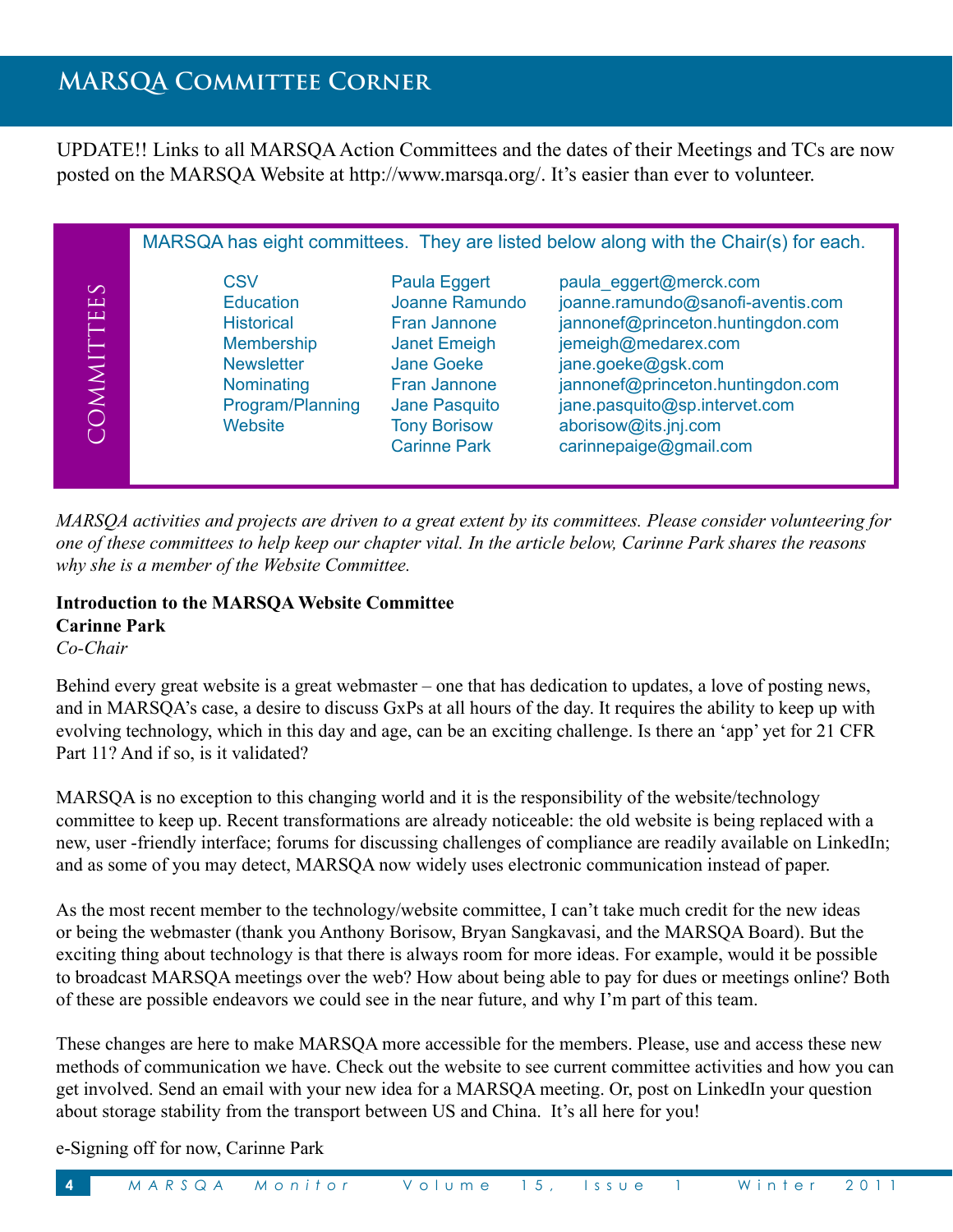| <b>MARSQA Word Scramble</b>                                                                                                                                                                                                          |
|--------------------------------------------------------------------------------------------------------------------------------------------------------------------------------------------------------------------------------------|
| by Rachel McGowan, Newsletter Committee                                                                                                                                                                                              |
| 1. AARSMQ ARE AND A REPORT OF THE PARTIES OF THE PARTIES OF THE PARTIES OF THE PARTIES OF THE PARTIES OF THE P                                                                                                                       |
| 2. tysud rrditceo <b>with the contract of the contract of the contract of the contract of the contract of the contract of the contract of the contract of the contract of the contract of the contract of the contract of the co</b> |
|                                                                                                                                                                                                                                      |
| 4. oodg nfgrmancatuui rptiacecs <b>with a control of the control of the control of the control of the control of the control of the control of the control of the control of the control of the control of the control of the co</b> |
| 5. gsrnieltoua <sup>. 20</sup> 20 - 2020 - 2020 - 2020 - 2020 - 2020 - 2020 - 2020 - 2020 - 2020 - 2020 - 2020 - 2020 - 20                                                                                                           |
|                                                                                                                                                                                                                                      |
|                                                                                                                                                                                                                                      |
|                                                                                                                                                                                                                                      |
|                                                                                                                                                                                                                                      |
|                                                                                                                                                                                                                                      |
| 11. dfoo nda gdur dmiansnoittra ____                                                                                                                                                                                                 |
| 12. remtas Icedhesu <b>Maria Antiquista e Senato Indiana</b>                                                                                                                                                                         |
| 13. DOEC <b>December 2008</b>                                                                                                                                                                                                        |
| 14. ddtnasar goraintpe cpoeruder <b>San American Strategier and Strategier American Strategier American Strategier</b>                                                                                                               |
| <b>15. PEA 2008 12:00 12:00 12:00 12:00 12:00 12:00 12:00 12:00 12:00 12:00 12:00 12:00 12:00 12:00 12:00 12:00 12:00 12:00 12:00 12:00 12:00 12:00 12:00 12:00 12:00 12:00 12:00 12:00 12:00 12:00 12:00 12:00 12:00 12:00 12:0</b> |
| 16. Ianiiovadt                                                                                                                                                                                                                       |
| Answer key on Page 7                                                                                                                                                                                                                 |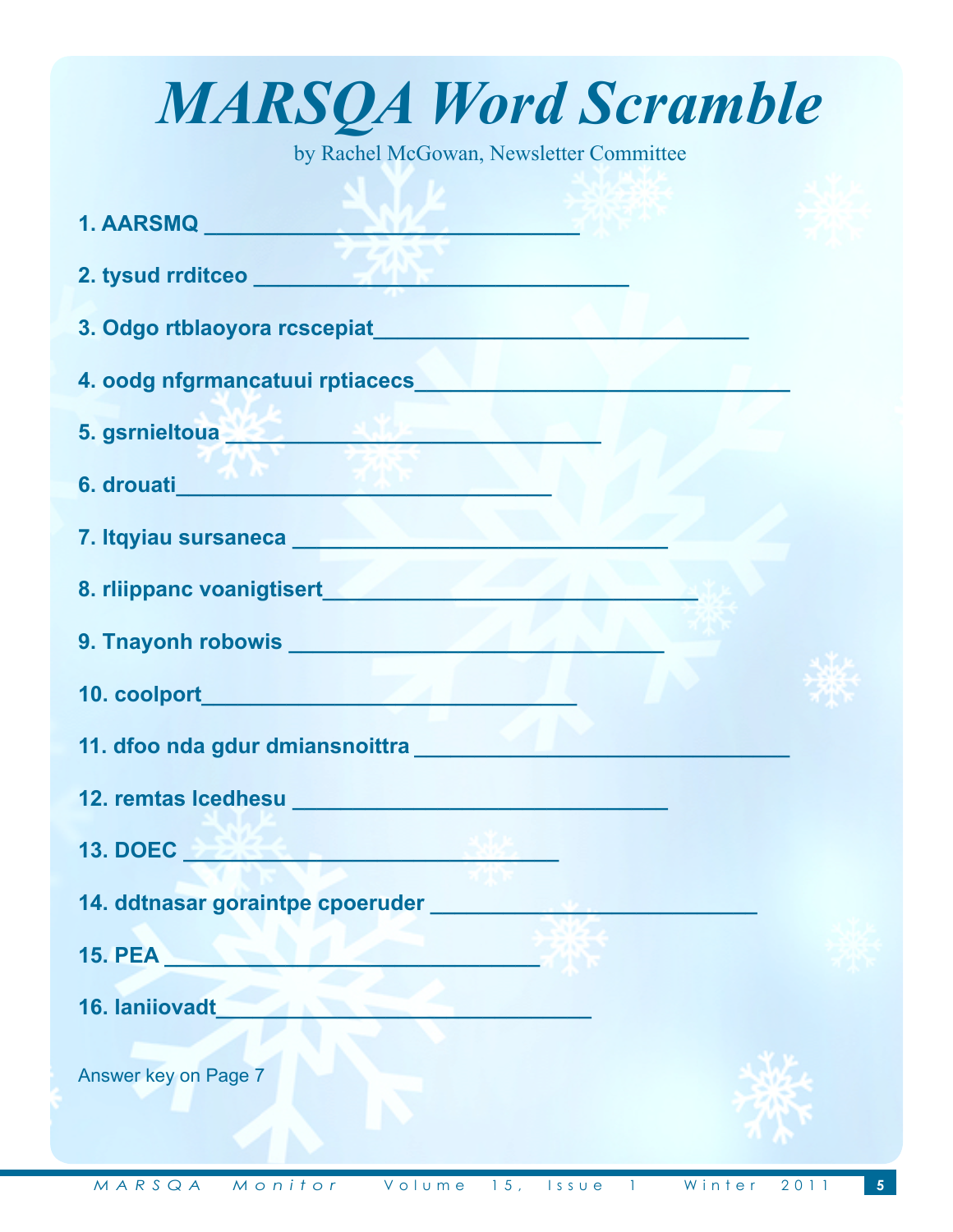## MARSQA Member Profile: Ranee Henry, MARSQA Vice President



In your opinion what is the key to happiness?

This is something that I think I personally have asked myself many times. For many years, I thought that happiness was largely determined by one's genes, marital status, personality and material possessions.

But as I got older, I realized that happiness is entirely about our ability to make "choices". Each of us wake up each day with the choice to be happy or not be happy. We can choose to do things that bring joy and happiness into our lives or not. It is entirely in our hands. We all have the ability to change the things we are not happy with in our lives and select a path that helps lead to

achieving the right balance between work, our lifetime goals and the many relationships in our lives. My key to happiness is to make choices that feel right for me, not for what is right for someone else. I realized that sometimes (not all the time) you have to put yourself and your happiness first in order to obtain true happiness for yourself and those around you. If you're not happy, no one around you will be either.

## What is your all-time favorite movie? Why?

My favorite movie of all time is Shawshank Redemption. I don't think I saw the movie for the first time in a movie theatre and from what I remember, it really wasn't a big blockbuster movie and hadn't heard about it when it first came out, but what a great movie indeed! I love the movie because each and every relationship in the movie you could relate to in some way. It is riveting and sad and happy all at the same time. Great great movie.

## What do you like most about your current role in quality assurance?

Even though my role now is in Information Technology, it still is and always will be about assuring quality in the service we provide for others. What I like about this role is that there isn't a single person working in our field today that doesn't rely on or isn't seeking to improve existing Technology. I enjoy being in a position where the choices I make and the work I put into a project make employees' jobs better or easier by providing them with real technological advances.

What are your views on the outlook for quality assurance professionals in the future? Do you see the field as having a shortage, an over-saturation or the right amount of QA professionals? Even with all the amazing technological advances we have seen, there will always be a need for QA professionals. With the decrease in the need for QA professionals in one area because workflows have been streamlined or improved, there is then an opposite effect in other areas. Like everything or anyone else, QA professionals will need to adopt to new types of activities or services to ensure a good and long lasting future.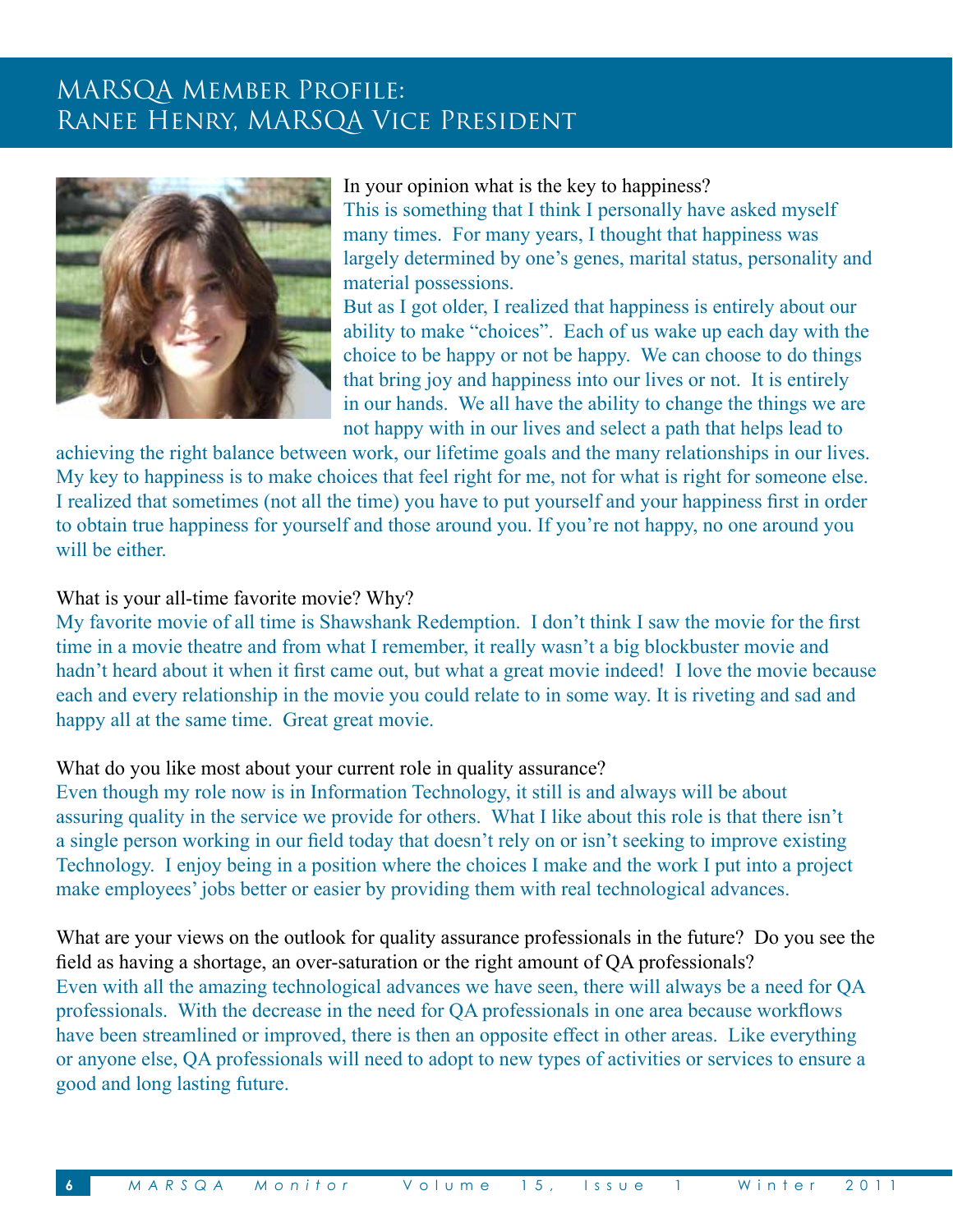What aspect of your job gives you the most personal satisfaction?

I love helping people and in my role, I get to help people get things done or find solutions that make their job better and easier. That is very rewarding to me personally to be able to do that for people every day.

## How important do you think it is to have a work-family life balance?

It is everything. You'll never be a good member of the family if your whole life is about work and you'll never be a good worker if your whole life is about family. If you choose to do both, then you must find a way to give each 100%, 50% of the time. Balance isn't giving 50%, 100% of the time. If you can do that, you will be successful at both.

## Where is your favorite vacation spot?

My home! My favorite vacation spot honestly is here where I'm surrounded by people that I love and people that love me and try and do something fun every week. Either with family or friends. I love to cook, so don't enjoy eating out 3 meals a day for a whole week. I don't like sleeping away from home much, so honestly, being here every night and my weekends are my vacations.

#### What's your favorite hobby?

Cooking and entertaining and seeing people enjoy themselves.

## **MARSQA Word Scramble Answers**

- 1. MARSQA
- 2. study director
- 3. good laboratory practices
- 4. good manufacturing practices
- 5. regulations
- 6. auditor
- 7. quality assurance
- 8. principal investigator
- 9. Anthony Borisow
- 10. protocol
- 11. food and drug administration
- 12. master schedule
- 13. OECD
- 14. standard operating procedure
- 15. EPA
- 16. validation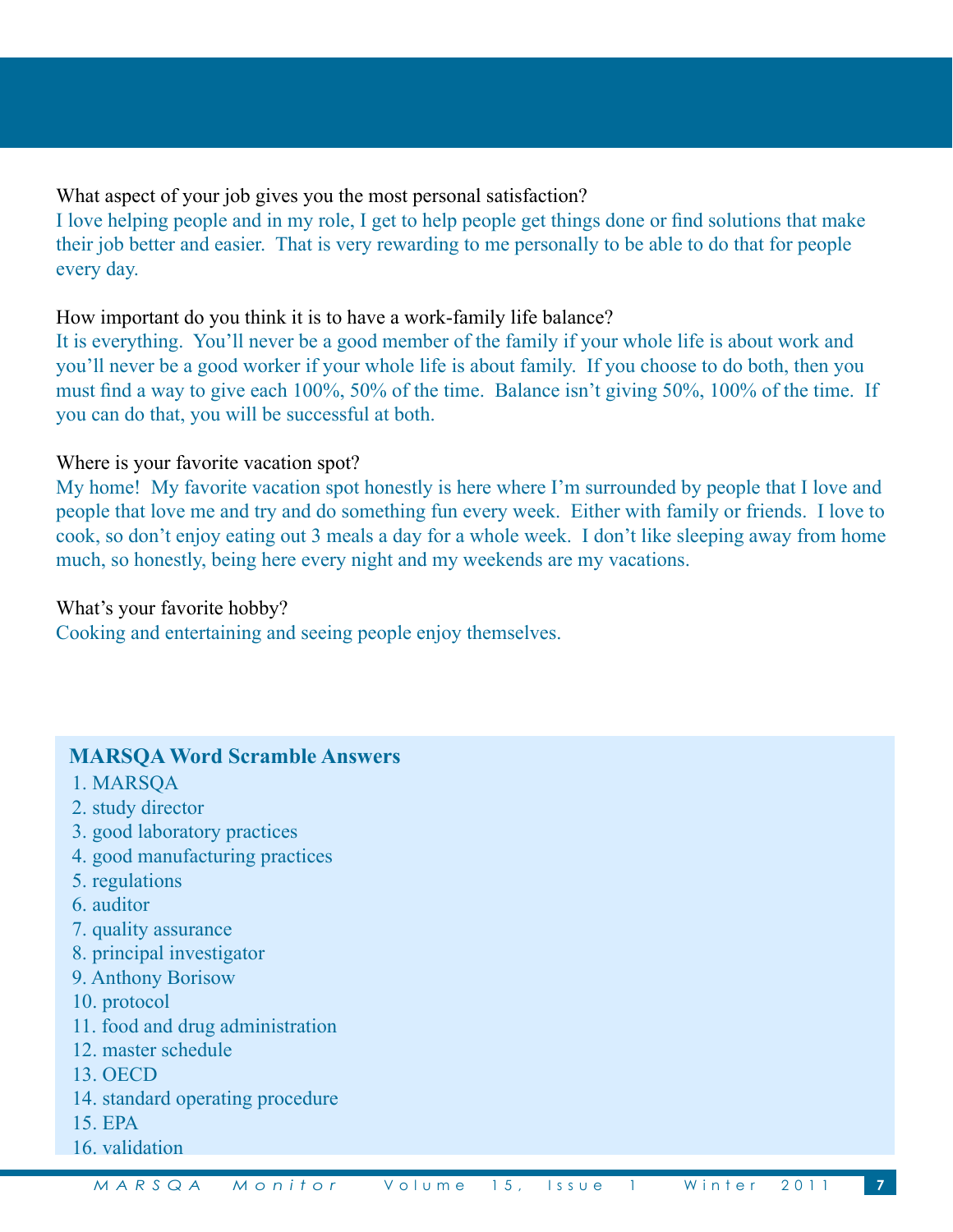## MARSQA Member Profile: Paula Eggert, Chair Computer Validation Committee



In your opinion what is the key to happiness? Good health, family and laughter

What is your all-time favorite movie? Why? I like, The Big Chill, because it's a reminder of time gone by and friendships rekindled.

What do you like most about your current role in quality assurance? Meeting and working with many different groups of people on a daily basis.

What are your views on the outlook for quality assurance professionals in the future? Do you see the field as having a shortage, an over-saturation or the right amount of QA professionals?

My personal view is that there may be an increase in Quality Assurance professionals. Current trends seem to reflect job roles with increased responsibility and fewer employees. This mindset often leads to limited time and attention necessary for ensuring the quality aspects. Increased personnel from an independent group (QA) are helpful in assisting by specializing in the quality aspects of various tasks, making it a career that could span to areas beyond regulatory concern.

What aspect of your job gives you the most personal satisfaction?

I enjoy having the ability to convey computer system validation concepts to others as a training opportunity.

How important do you think it is to have a work-family life balance?

It's very important, although something I haven't mastered. One easy test for me is looking at how productive I can be AFTER taking a break from the job! Both my family and my job are lacking when I don't have good balance.

Where is your favorite vacation spot? Belize

What's your favorite hobby? Large jigsaw puzzles when time allows